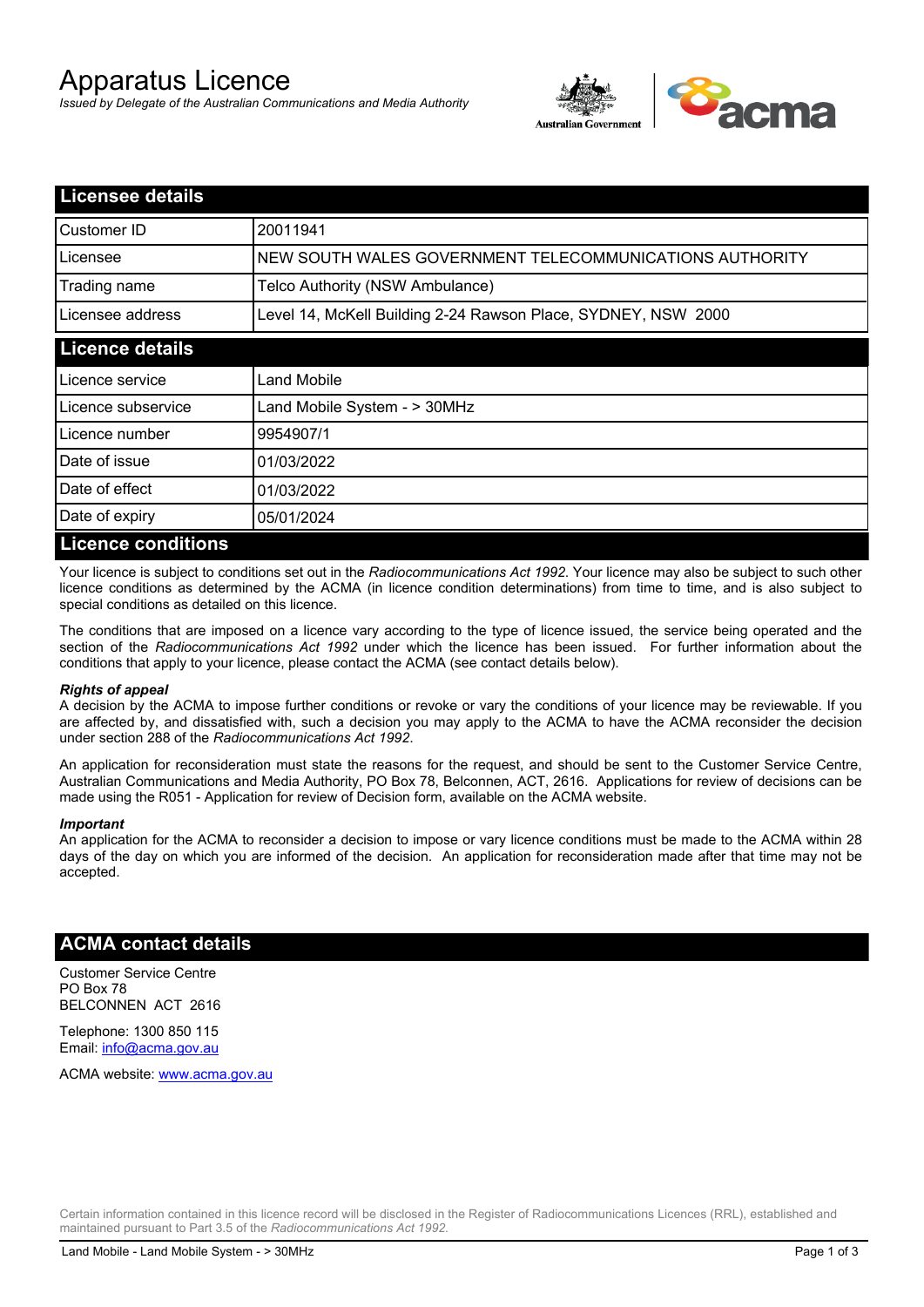# **Advisory Notes applying to licence no.: 9954907/1**

Conditions applicable to the operation of Land Mobile System station(s) authorised under this licence can be found in the Radiocommunications Licence Conditions (Apparatus Licence) Determination and the Radiocommunications Licence Conditions (Land Mobile Licence) Determination. Copies of these determinations are available from the ACMA and from the ACMA home page (www.acma.gov.au).